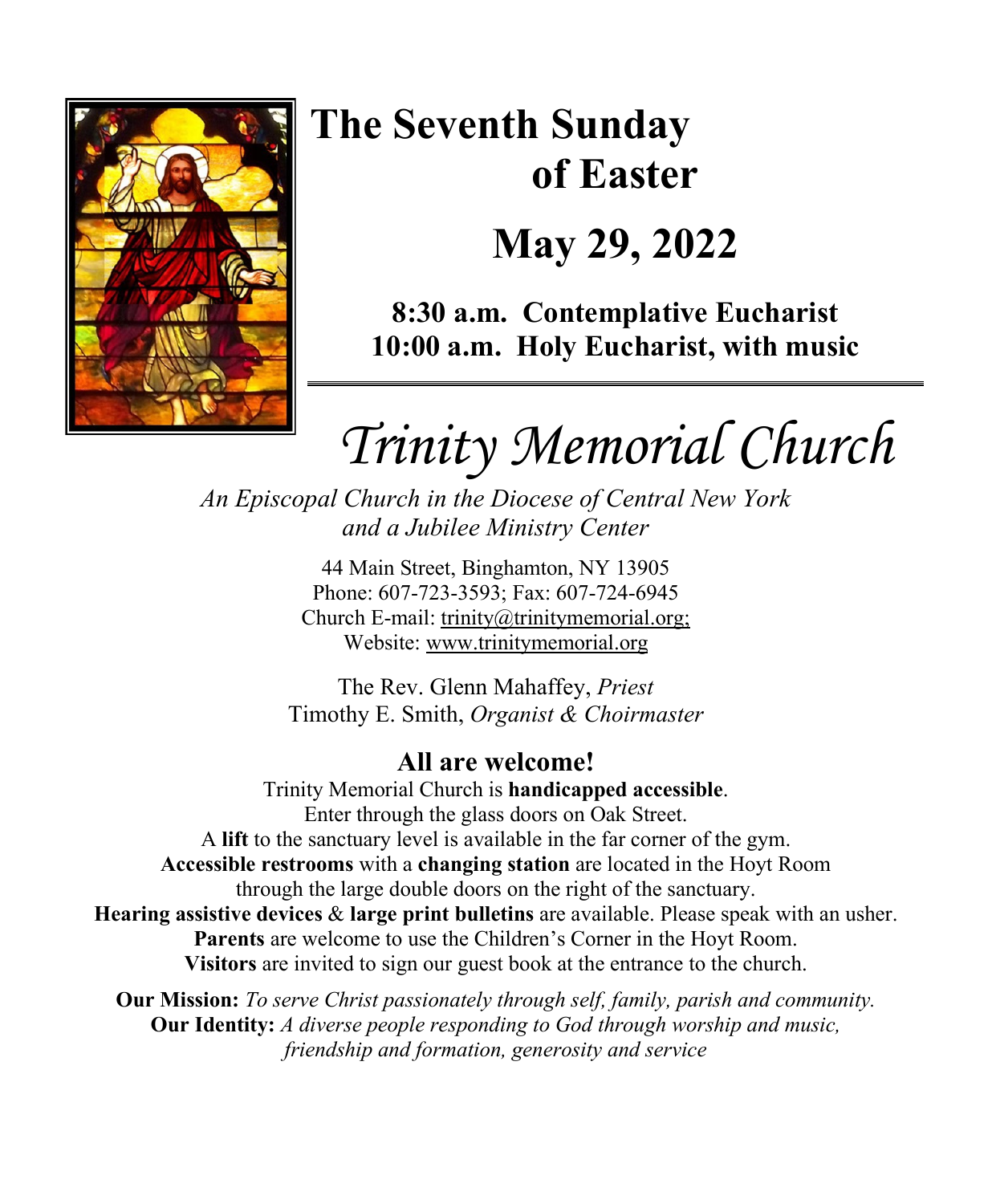# **The Gathering**

**Prelude** Voluntary in A minor John Stanley

### **Welcome and Announcements**

*Please note that the text in bold italics is said by the whole congregation and the hymns are found in the blue Hymnal 1982 in the pews.* 

| $Hvmn$ 214 | Hail the Day That Sees Him Rise | Llanfair |
|------------|---------------------------------|----------|
|            |                                 |          |

### **Opening Acclamation and Collect for Purity**

*Priest* Alleluia. Christ is risen. *People The Lord is risen indeed. Alleluia. Priest* 

Almighty God, to you all hearts are open, all desires known, and from you no secrets are hid: Cleanse the thoughts of our hearts by the inspiration of your Holy Spirit, that we may perfectly love you, and worthily magnify your holy Name; through Christ our Lord. *Amen.*

*8:30 the Gloria in Excelsis is read*  **Gloria in Excelsis: Hymnal S-278** William Mathias *(The music is found in the front of the Hymnal 1982)* 

*Glory to God in the highest, and peace to his people on earth. Lord God, heavenly King, almighty God and Father, we worship you, we give you thanks, we praise you for your glory. Lord Jesus Christ, only Son of the Father, Lord God, Lamb of God, you take away the sin of the world: have mercy on us; you are seated at the right hand of the Father receive our prayer. For you alone are the Holy One, you alone are the Lord, you alone are the Most High, Jesus Christ, with the Holy Spirit, in the glory of God the Father. Amen.*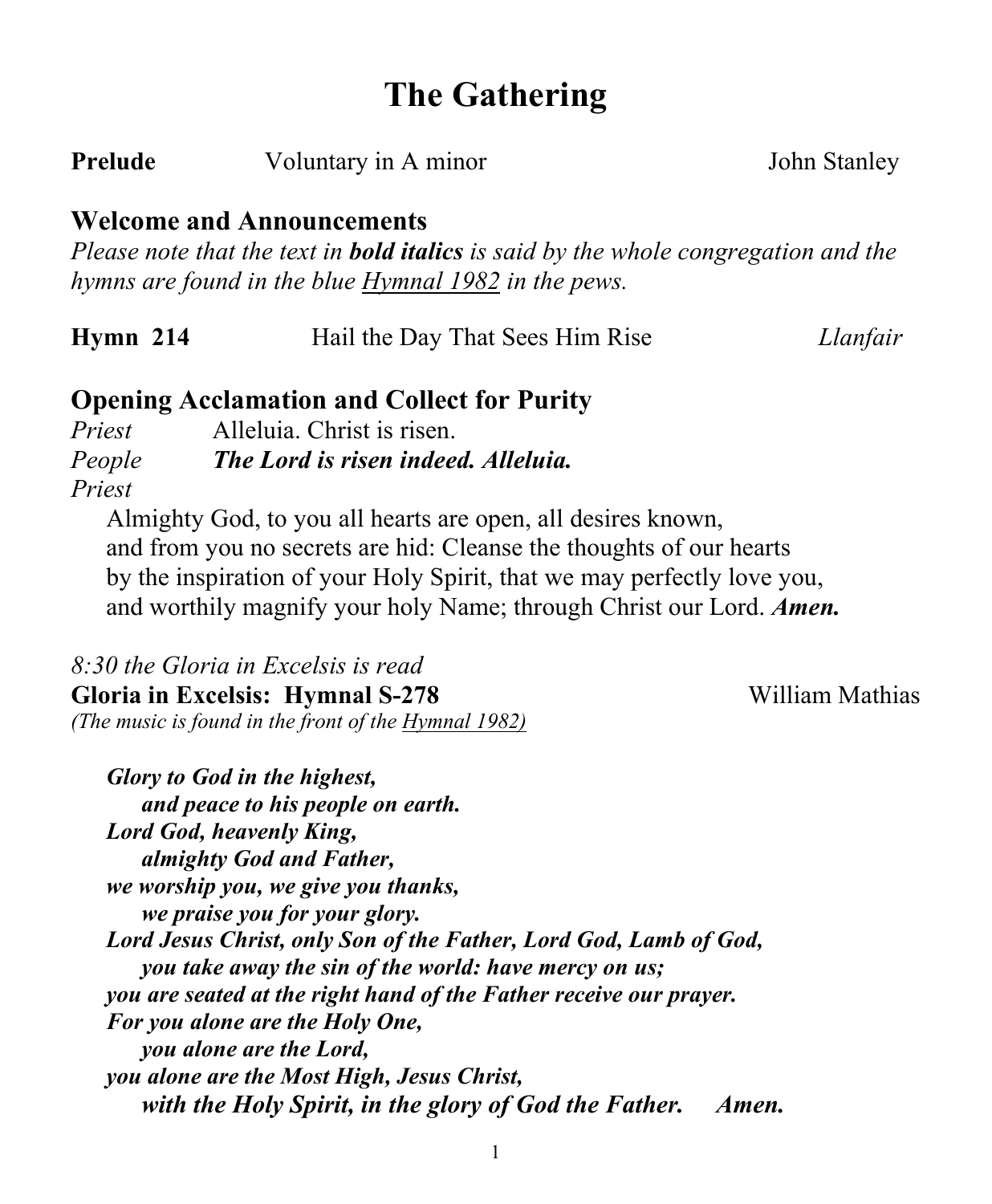### **The Collect of the Day**

*Priest* The Lord be with you. *People And also with you.*

*Priest* Let us pray

O God, the King of glory, you have exalted your only Son Jesus Christ with great triumph to your kingdom in heaven: Do not leave us comfortless, but send us your Holy Spirit to strengthen us, and exalt us to that place where our Savior Christ has gone before; who lives and reigns with you and the Holy Spirit, one God, in glory everlasting. *Amen.*

# **The Lessons**

### **The First Lesson: Acts 16:16-34**

With Paul and Silas, we came to Philippi in Macedonia, a Roman colony, and, as we were going to the place of prayer, we met a slave girl who had a spirit of divination and brought her owners a great deal of money by fortune-telling. While she followed Paul and us, she would cry out, "These men are slaves of the Most High God, who proclaim to you a way of salvation." She kept doing this for many days. But Paul, very much annoyed, turned and said to the spirit, "I order you in the name of Jesus Christ to come out of her." And it came out that very hour.

But when her owners saw that their hope of making money was gone, they seized Paul and Silas and dragged them into the marketplace before the authorities. When they had brought them before the magistrates, they said, "These men are disturbing our city; they are Jews and are advocating customs that are not lawful for us as Romans to adopt or observe." The crowd joined in attacking them, and the magistrates had them stripped of their clothing and ordered them to be beaten with rods. After they had given them a severe flogging, they threw them into prison and ordered the jailer to keep them securely. Following these instructions, he put them in the innermost cell and fastened their feet in the stocks.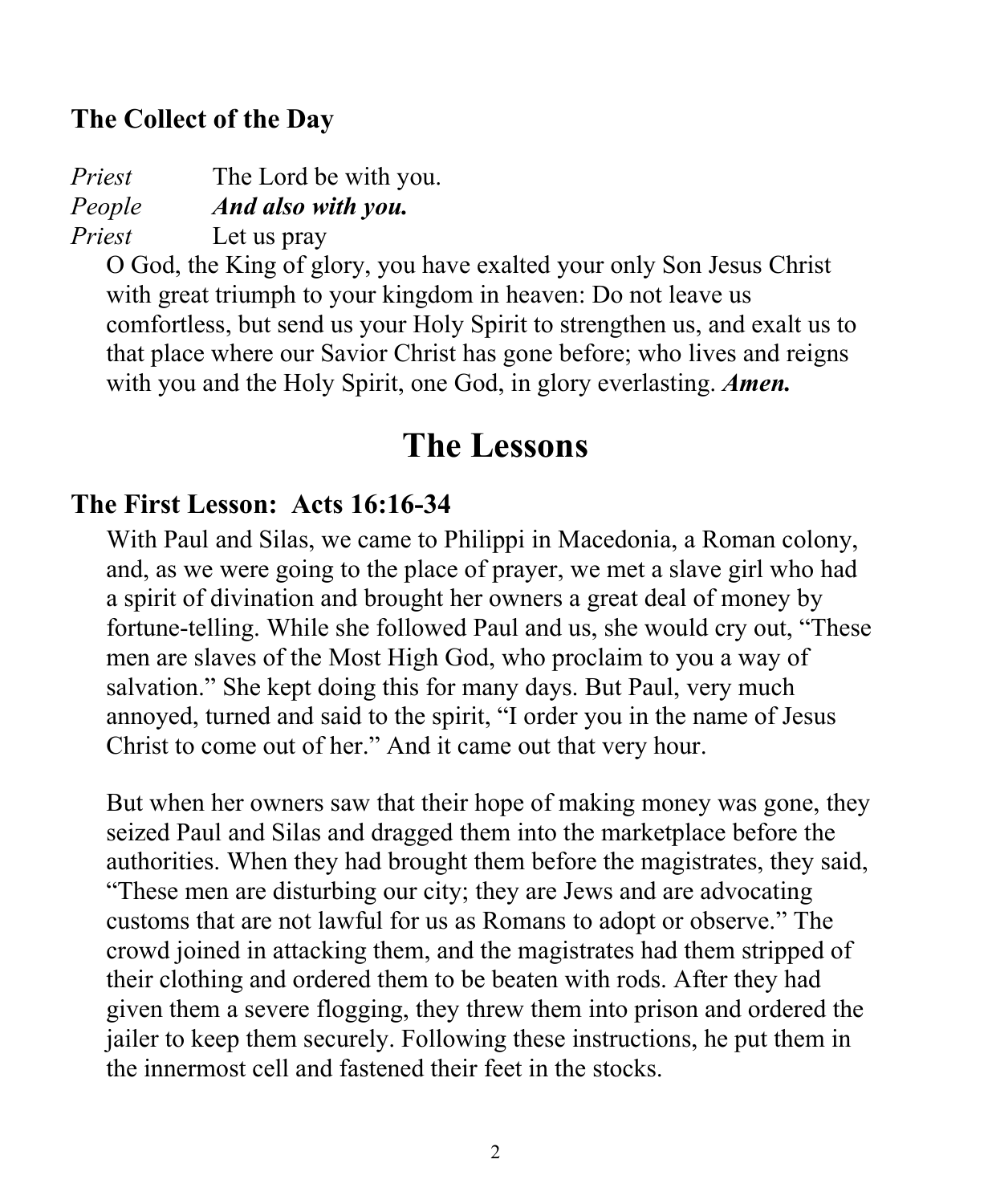About midnight Paul and Silas were praying and singing hymns to God, and the prisoners were listening to them. Suddenly there was an earthquake, so violent that the foundations of the prison were shaken; and immediately all the doors were opened and everyone's chains were unfastened. When the jailer woke up and saw the prison doors wide open, he drew his sword and was about to kill himself, since he supposed that the prisoners had escaped. But Paul shouted in a loud voice, "Do not harm yourself, for we are all here." The jailer called for lights, and rushing in, he fell down trembling before Paul and Silas. Then he brought them outside and said, "Sirs, what must I do to be saved?" They answered, "Believe on the Lord Jesus, and you will be saved, you and your household." They spoke the word of the Lord to him and to all who were in his house. At the same hour of the night he took them and washed their wounds; then he and his entire family were baptized without delay. He brought them up into the house and set food before them; and he and his entire household rejoiced that he had become a believer in God.

*Lector* The Word of the Lord. *People Thanks be to God*

**Psalm 97** *8:30 a.m. The People read the Psalm 10 a.m. The people sing the refrain. Refrains after verses 2,4,6,9,12*



1 The Lord is King; let the earth rejoice; let the multitude of the isles be glad. 2 Clouds and darkness are round about him, REFRAIN righteousness and justice are the foundations of his throne. 3 A fire goes before him and burns up his enemies on every side. 4 His lightnings light up the world; the earth sees it and is afraid. REFRAIN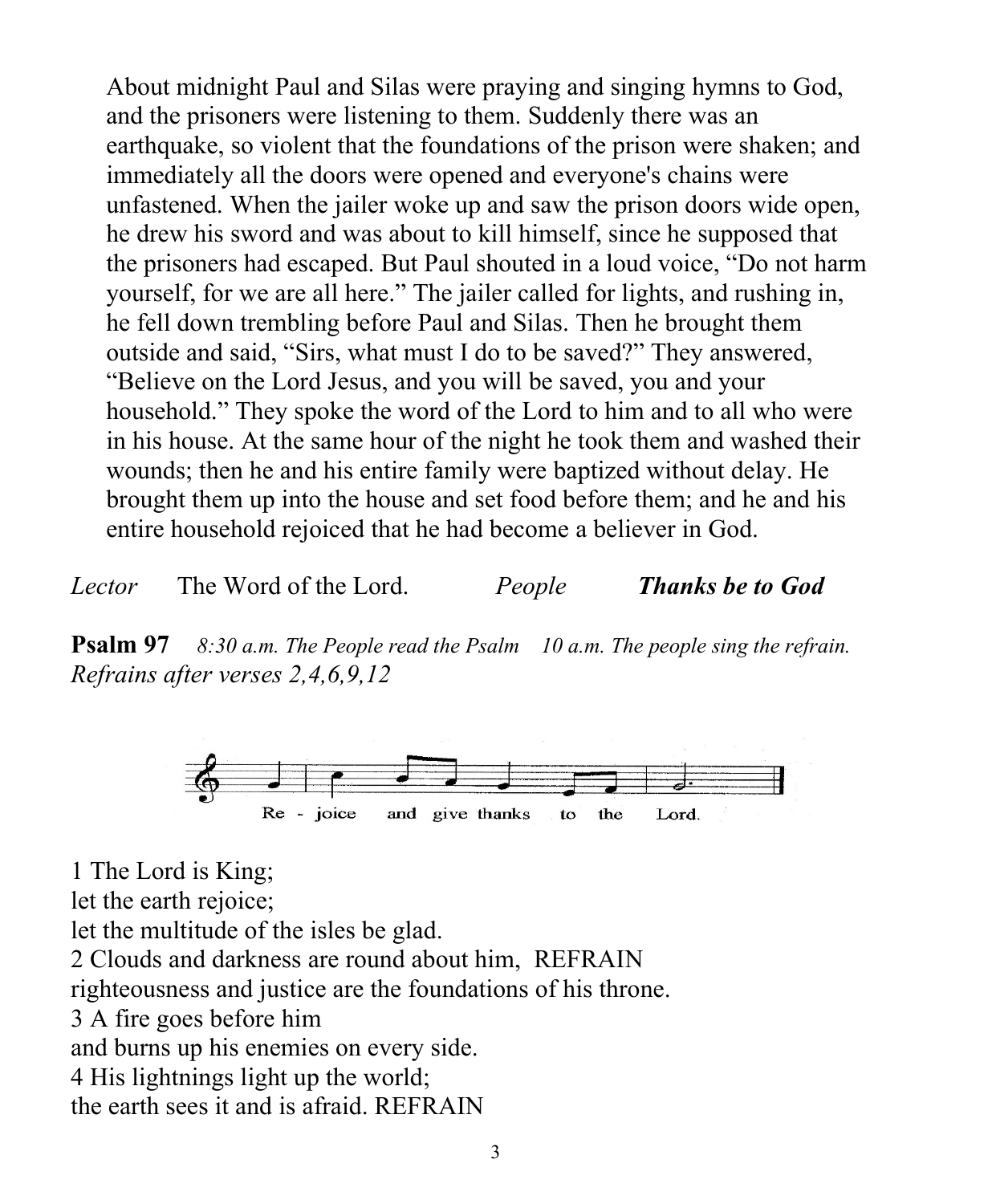5 The mountains melt like wax at the presence of the Lord, at the presence of the Lord of the whole earth. 6 The heavens declare his righteousness, and all the peoples see his glory. REFRAIN 7 Confounded be all who worship carved images and delight in false gods! Bow down before him, all you gods. 8 Zion hears and is glad, and the cities of Judah rejoice, because of your judgments, O Lord. 9 For you are the Lord, most high over all the earth; you are exalted far above all gods. REFRAIN 10 The Lord loves those who hate evil; he preserves the lives of his saints and delivers them from the hand of the wicked. 11 Light has sprung up for the righteous, and joyful gladness for those who are truehearted. 12 Rejoice in the Lord, you righteous, and give thanks to his holy Name. REFRAIN

# **The Second Reading**: **Revelation 22:12-14, 16-17, 20-21**

At the end of the visions I, John, heard these words:

"See, I am coming soon; my reward is with me, to repay according to everyone's work. I am the Alpha and the Omega, the first and the last, the beginning and the end."

Blessed are those who wash their robes, so that they will have the right to the tree of life and may enter the city by the gates.

"It is I, Jesus, who sent my angel to you with this testimony for the churches. I am the root and the descendant of David, the bright morning star."

The Spirit and the bride say, "Come."

And let everyone who hears say, "Come."

And let everyone who is thirsty come.

Let anyone who wishes take the water of life as a gift.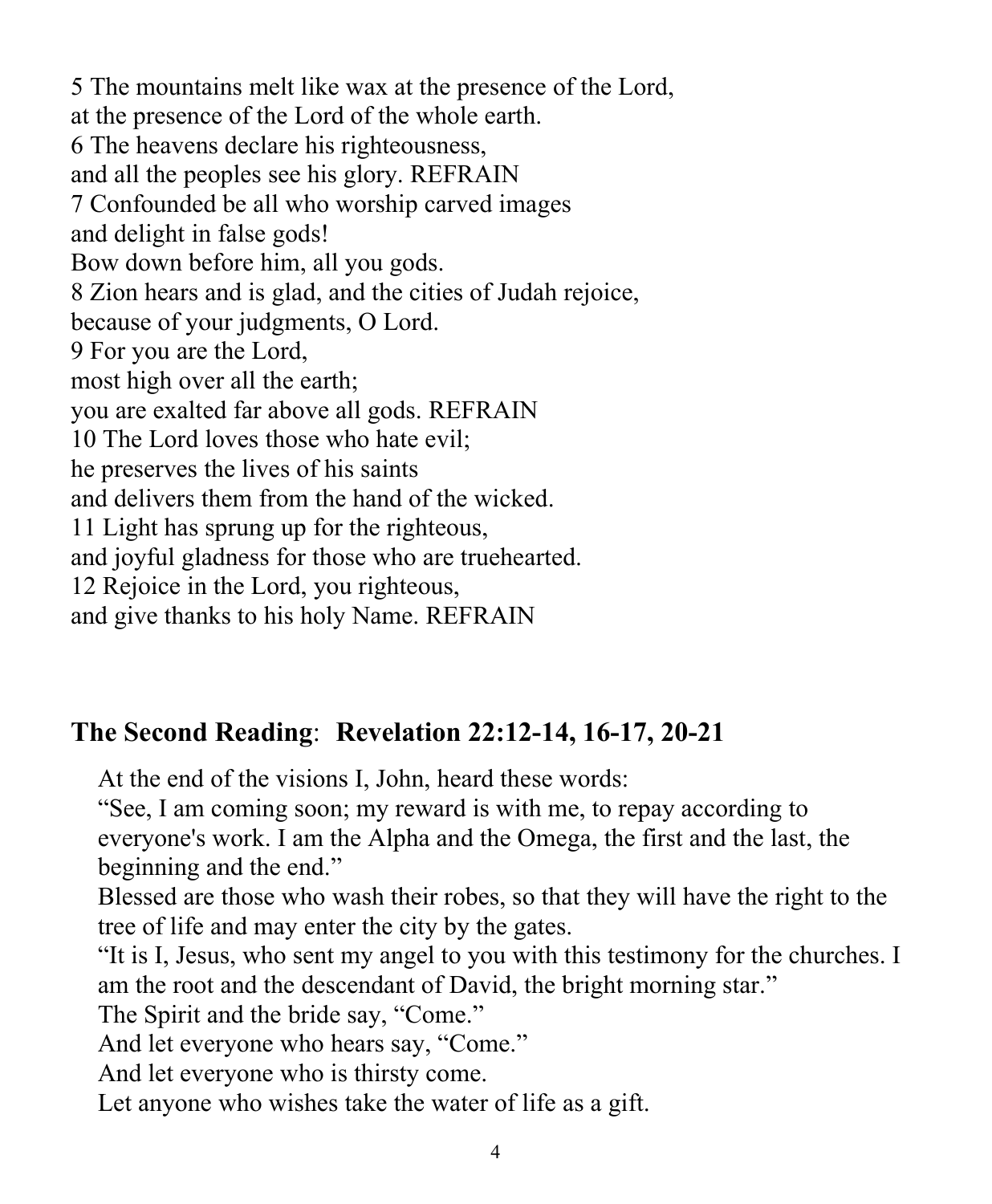The one who testifies to these things says, "Surely I am coming soon." Amen. Come, Lord Jesus! The grace of the Lord Jesus be with all the saints. Amen.

| Lector           |     | The Word of the Lord. People Thanks be to God.                                                   |          |
|------------------|-----|--------------------------------------------------------------------------------------------------|----------|
| Hymn             | 542 | Christ Is the World's True Light                                                                 | St. Joan |
| Priest<br>People |     | The Holy Gospel of our Lord Jesus Christ according to John.<br><b>Glory to you, Lord Christ.</b> |          |

### **The Holy Gospel: John 17:20-26**

Jesus prayed for his disciples, and then he said. "I ask not only on behalf of these, but also on behalf of those who will believe in me through their word, that they may all be one. As you, Father, are in me and I am in you, may they also be in us, so that the world may believe that you have sent me. The glory that you have given me I have given them, so that they may be one, as we are one, I in them and you in me, that they may become completely one, so that the world may know that you have sent me and have loved them even as you have loved me. Father, I desire that those also, whom you have given me, may be with me where I am, to see my glory, which you have given me because you loved me before the foundation of the world.

"Righteous Father, the world does not know you, but I know you; and these know that you have sent me. I made your name known to them, and I will make it known, so that the love with which you have loved me may be in them, and I in them."

|                      |  | <i>Priest</i> The Gospel of the Lord. People Praise to you, Lord Christ. |
|----------------------|--|--------------------------------------------------------------------------|
| $\mathbf{C}$ outpoon |  | $TL0, D0, CL1, M0, L0, f1, f2$                                           |

**Sermon The Rev. Glenn Mahaffey**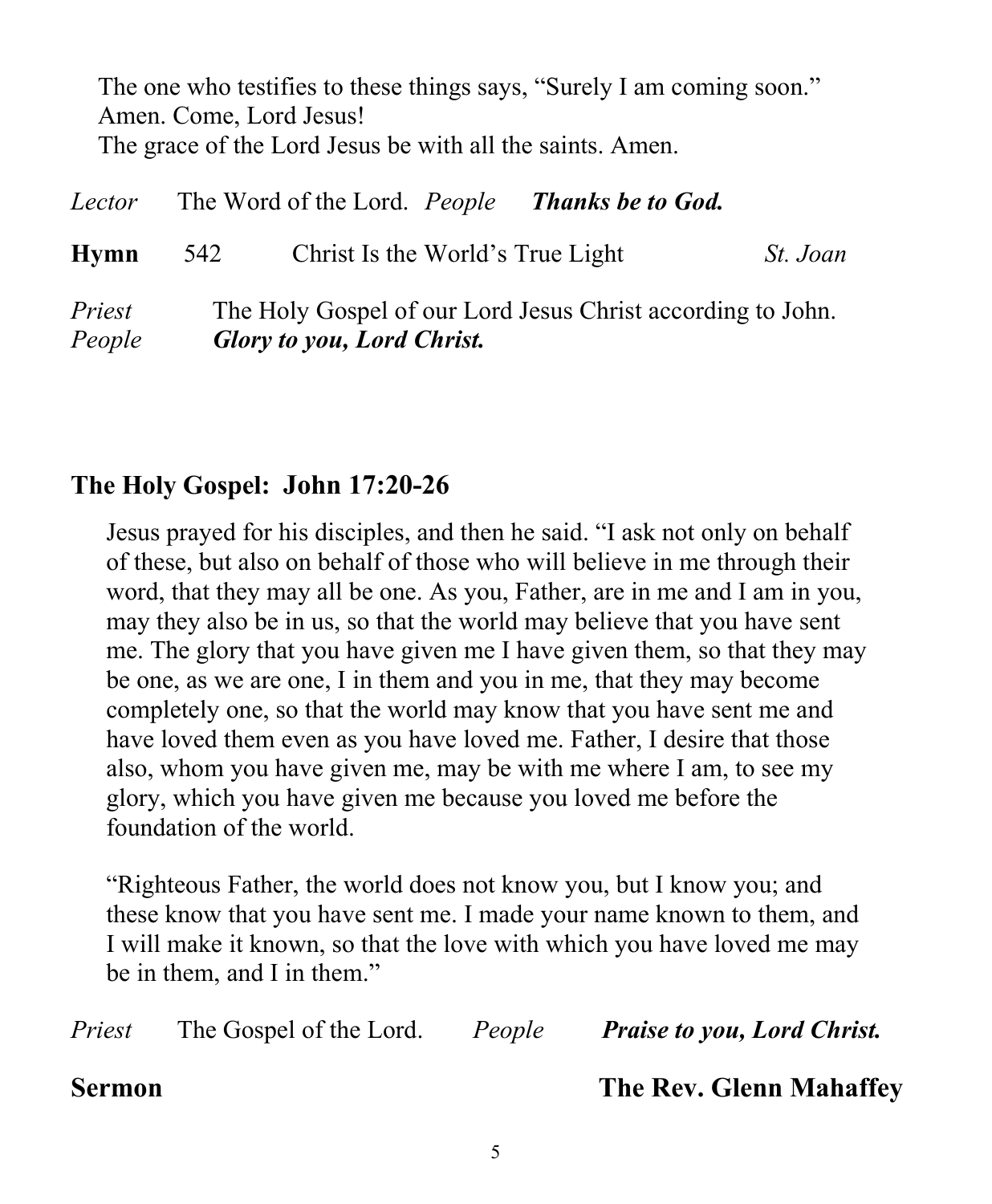**The Apostle's Creed** *I believe in God, the Father almighty, creator of heaven and earth. I believe in Jesus Christ, his only Son, our Lord. He was conceived by the power of the Holy Spirit and born of the Virgin Mary. He suffered under Pontius Pilate, was crucified, died, and was buried. He descended to the dead. On the third day he rose again. He ascended into heaven, And is seated at the right hand of the Father. He will come again to judge the living and the dead. I believe in the Holy Spirit, the holy catholic Church, the communion of saints, the forgiveness of sins, the resurrection of the body, and the life everlasting. Amen.* 

**Orison** Thy Holy Wings, Dear Savior *Swedish* 

# **Prayers of the People**

Loving Father, light of our minds and souls, we thank you for sending Jesus to live among us to make the way of the cross the way of life and we praise you for sending the Holy Spirit to strengthen us, comfort us, and guide us into all truth. O God, let our praises come to you. For your love and goodness**,**  *we give thanks to you, O God.* 

We pray for your One Holy Catholic and Apostolic Church, that you would guard its unity and preserve it in peace, especially in areas where your Church suffer violence because they bear the name of Christ. We pray for Michael, our Presiding Bishop and Dede, our Bishop, for Glenn our Priest and for all lay ministers of Trinity Parish, that you would inspire and lead us all, for your love and goodness**,** 

### *we give thanks to you, O God.*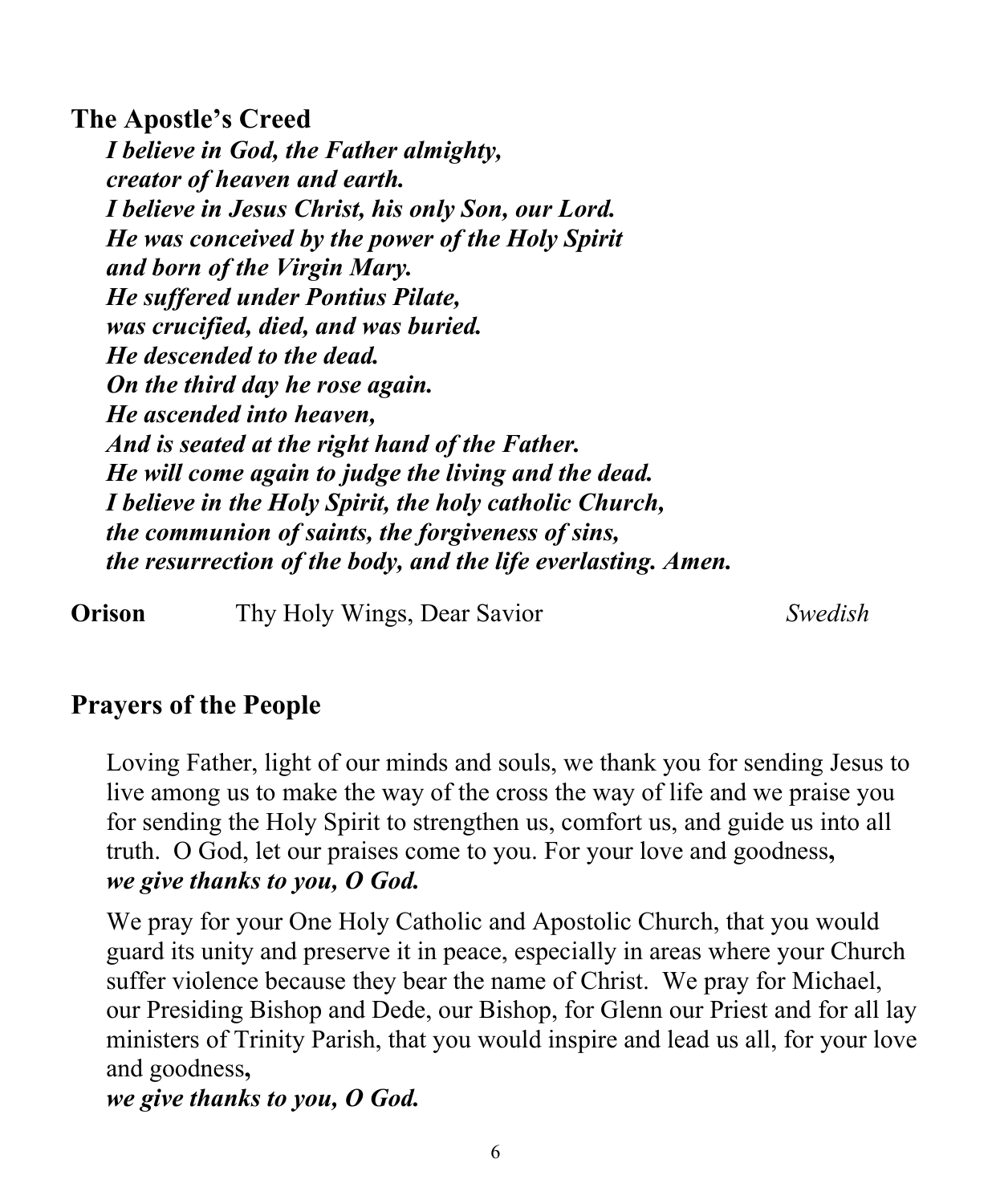For our people of our world and of our nation, that you would instill in all people the desire for peace and mutual respect, especially in places of our world that are suffering in armed conflict, especially the Ukraine, we pray that you would enlighten us to appreciate and care for this earth, our island home. For your love and goodness**,** 

# *we give thanks to you, O God*

We pray for those in need: O Lord, we pray for the poor, those who suffer from mental illness, those who suffer from addictions and compulsions beyond their control, and especially for the sick and those who have asked our prayers : Ginny Nolan; Mary Lou Faust; Peter, Nancy Campbell, Michelle, Jeremy & Kristen, Virginia Chatterton, Berniece Georges, Samantha & Mike McMullen, Kathy and Chucky, Lawrence, Milton Fortner, Rayleen, Patty Bloomer, Nelson Pereira, Michelle Dean, Eve & Steve, Carole Vanuga and Yuli Wexler; Masha Britten. are there others? (*Please feel free to share your prayers silently or aloud*) God of hope, comfort and restore all who suffer in body, mind or spirit. *May they know the power of your healing love.*

We thank you for the lives of those who are celebrating birthdays including: Diana Robertson, Linda Shumaker, Chris Brown and Fritz Huff. We pray for those celebrating anniversaries this week: Charles and Sue Carpenter, Gary and Jan Muehlbauer. For your love and goodness**,** 

# *we give thanks to you, O God.*

For the communion of saints who have gone before us, especially William Bennett, David K. Patterson Jr.and for all of the former rectors for whom altar flowers are in memory of: Rev. Sidney H. Cooke, Rev. W. Henry Platt, Rev. James H. LaRoche, Rev. Randolph B. Hegeman, Rev. Wilson E. Tanner, Rev. Percy F. Rex, Rev. W. Paul Thompson and Rev. H. Arthur Doersam, let us hear their voice of encouragement as we run the race of faith that is set before us. For your love and goodness**, we** *give thanks to you, O God.*

*Priest adds a concluding collect.* 

# **The Peace**

| Priest | The peace of the Lord be always with you. |
|--------|-------------------------------------------|
| People | And also with you.                        |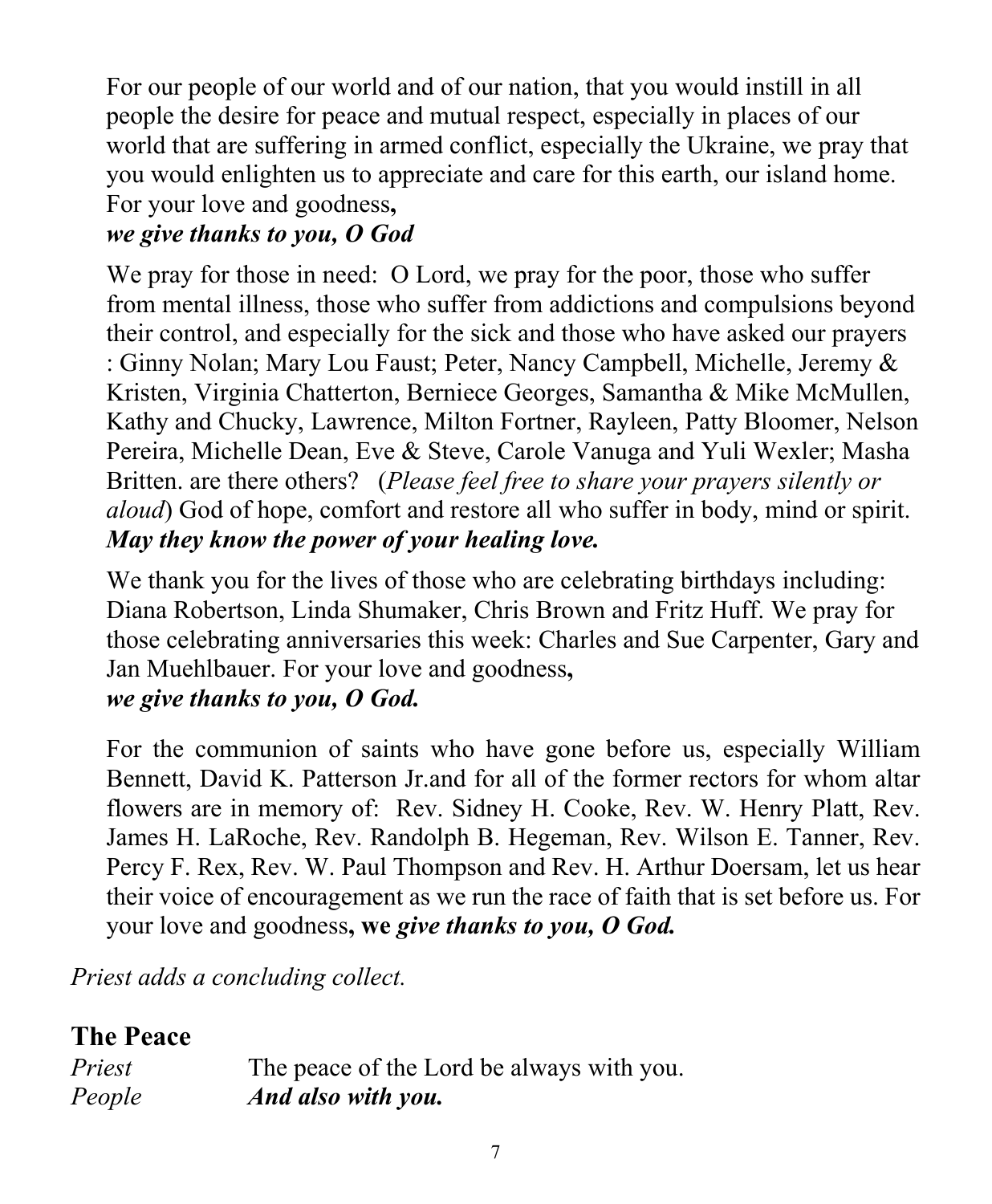# **The Holy Communion**

### **The Offertory Sentence**

**Anthem** Sicut Cervus Giovanni da Palestrina

*As the deer pants for cooling streams, So longs my soul for you, O God. (Psalm 42)*

### **Presentation Hymn** 410, stanza 4

### Angels, help us to adore him; ye behold him face to face; Sun and moon, bow down before him, dwellers all in time and space. Alleluia, Alleluia! Praise with us the God of grace.

**The Great Thanksgiving** *(Eucharistic Prayer A) (BCP p. 362) Priest* The Lord be with you. *People And also with you***.** *Priest* Lift up your hearts. *People We lift them to the Lord***.** *Priest* Let us give thanks to the Lord our God. *People It is right to give our thanks and praise.*

*Priest*

It is right, and a good and joyful thing, always and everywhere to give thanks to you, Father Almighty, Creator of heaven and earth.

But chiefly are we bound to praise you for the glorious resurrection of your Son Jesus Christ our Lord; for he is the true Paschal Lamb, who was sacrificed for us, and has taken away the sin of the world. By his death he has destroyed death, and by his rising to life again he has won for us everlasting life. Therefore we praise you, joining our voices with Angels and Archangels and with all the company of heaven, who for ever sing this hymn to proclaim the glory of your Name

*8:30 Sanctus is read by all*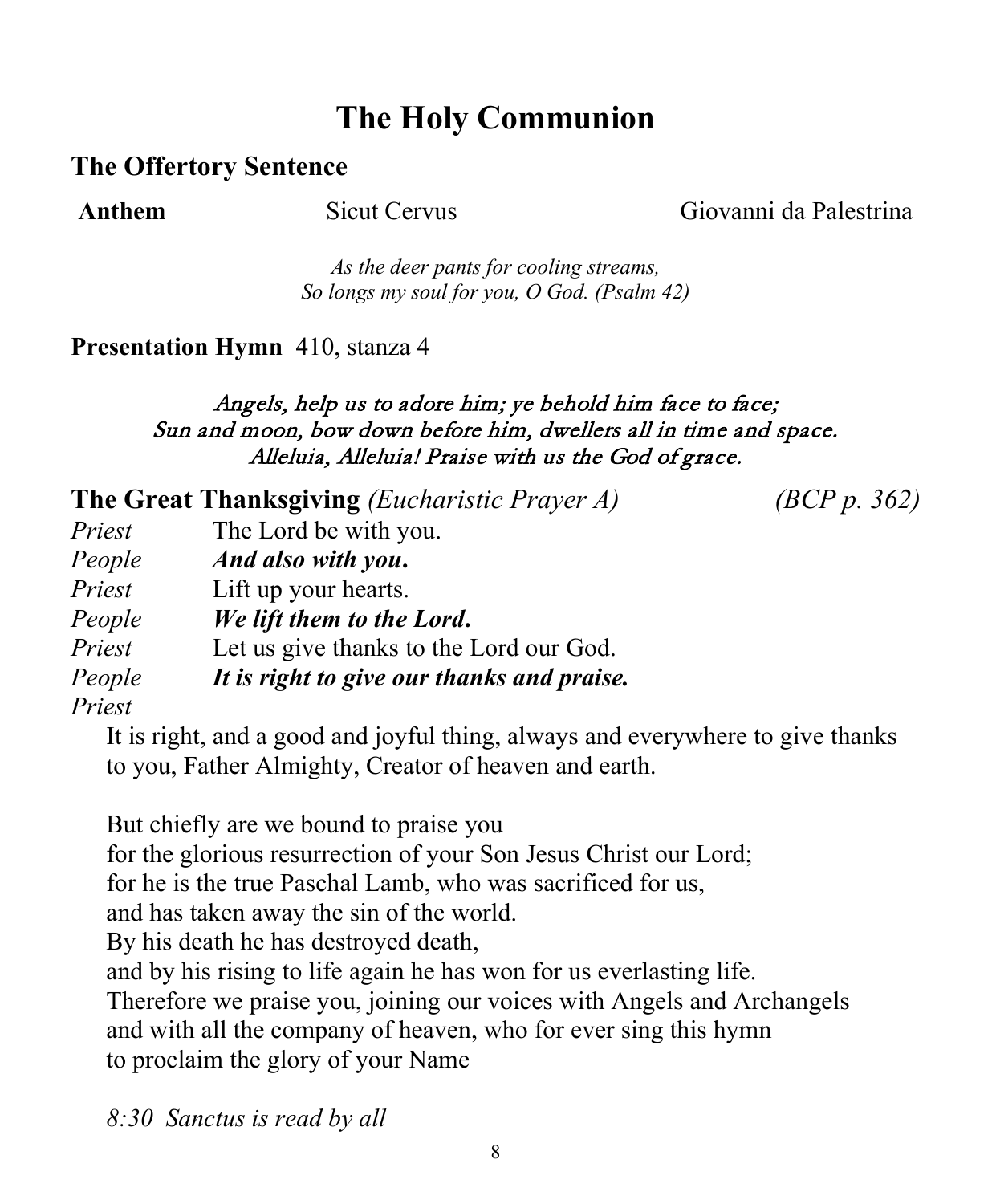### *Holy, holy, holy Lord, God of power and might, heaven and earth are full of your glory. Hosanna in the highest. Blessed is he who comes in the name of the Lord. Hosanna in the highest.*



*10:00 Sanctus is sung* **Sanctus and Benedictus**

### *Priest*

Holy and gracious Father: In your infinite love you made us for yourself; and, when we had fallen into sin and become subject to evil and death, you, in your mercy, sent Jesus Christ, your only and eternal Son, to share our human nature, to live and die as one of us, to reconcile us to you, the God and Father of all. He stretched out his arms upon the cross, and offered himself in obedience to your will, a perfect sacrifice for the whole world. On the night he was handed over to suffering and death,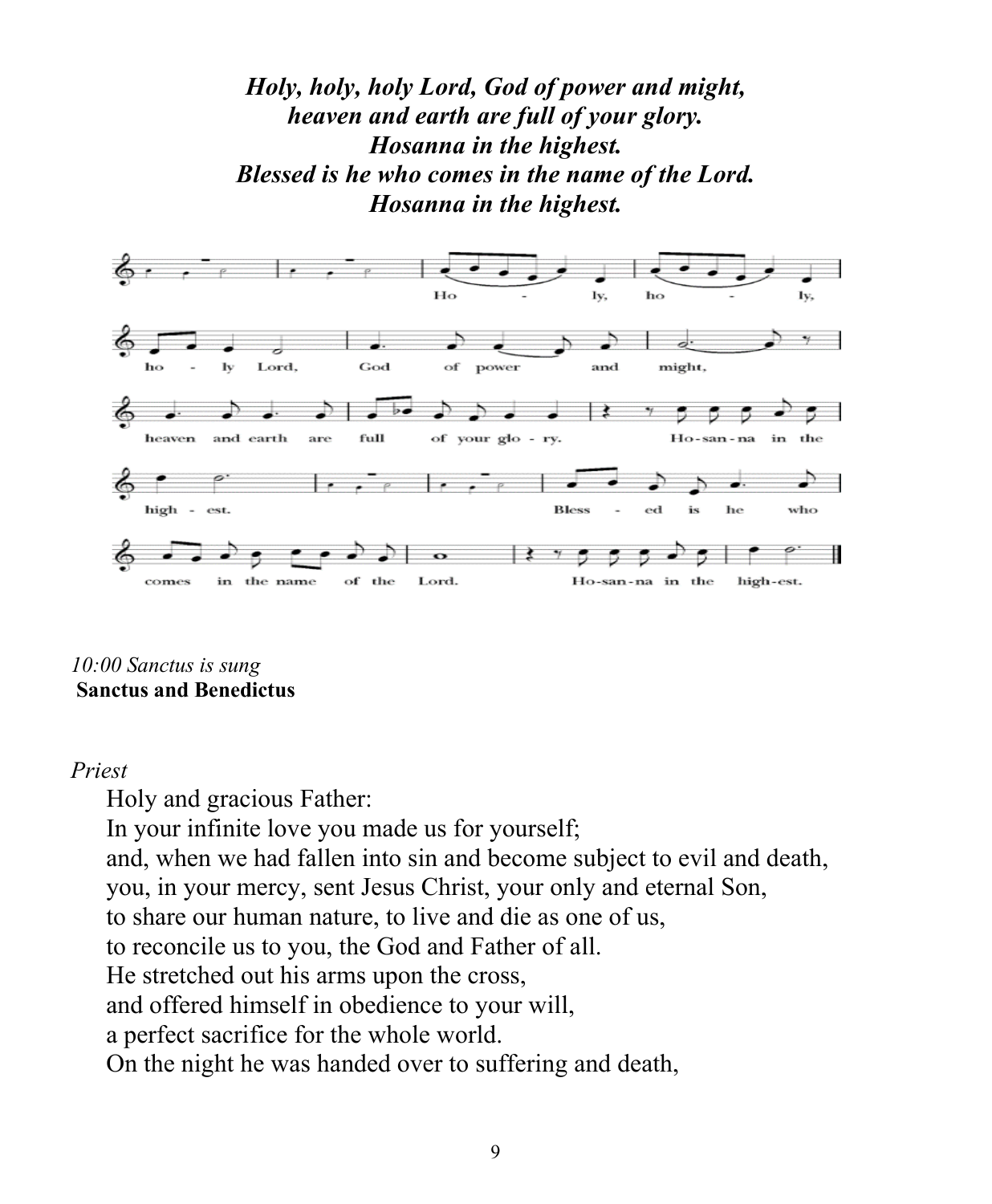our Lord Jesus Christ took bread; and when he had given thanks to you, he broke it, and gave it to his disciples, and said, "Take, eat: This is my Body, which is given for you. Do this for the remembrance of me."

After supper he took the cup of wine; and when he had given thanks, he gave it to them, and said, "Drink this, all of you: This is my Blood of the new Covenant, which is shed for you and for many for the forgiveness of sins. Whenever you drink it, do this for the remembrance of me."

Therefore we proclaim the mystery of faith: *Christ has died. Christ is risen. Christ will come again***.**

We celebrate the memorial of our redemption, O Father,

in this sacrifice of praise and thanksgiving.

Recalling his death, resurrection, and ascension, we offer you these gifts. Sanctify them by your Holy Spirit

to be for your people the Body and Blood of your Son,

the holy food and drink of new and unending life in him.

Sanctify us also that we may faithfully receive this holy Sacrament,

and serve you in unity, constancy, and peace;

and at the last day bring us with all your saints into the joy of your eternal kingdom.

All this we ask through your Son Jesus Christ. By him, and with him, and in him, in the unity of the Holy Spirit all honor and glory is yours, Almighty Father, now and for ever. *AMEN***.**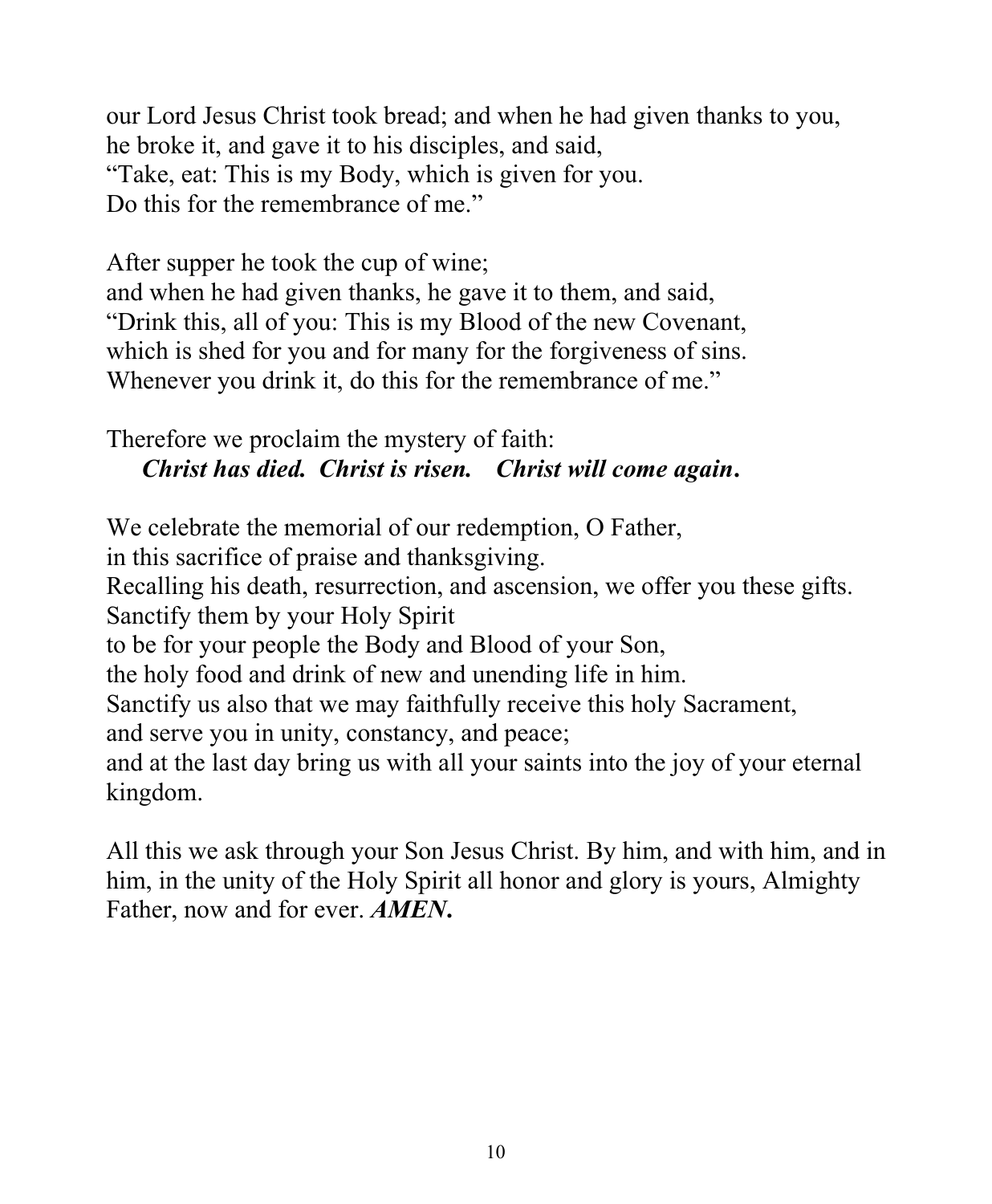# **The Lord's Prayer**

And now, as our Savior Christ has taught us, we are bold to say *Our Father, who art in heaven, hallowed be thy Name, thy kingdom come, thy will be done, on earth as it is in heaven. Give us this day our daily bread. And forgive us our trespasses, as we forgive those who trespass against us. And lead us not into temptation, but deliver us from evil. For thine is the kingdom, and the power, and the glory, for ever and ever. Amen.* 

### **The Breaking of the Bread 8:30 a.m.**

*Priest* Christ our Passover is sacrificed for us *People: Therefore let us keep the feast.* 

### **10:00 a.m. Fraction Anthem**

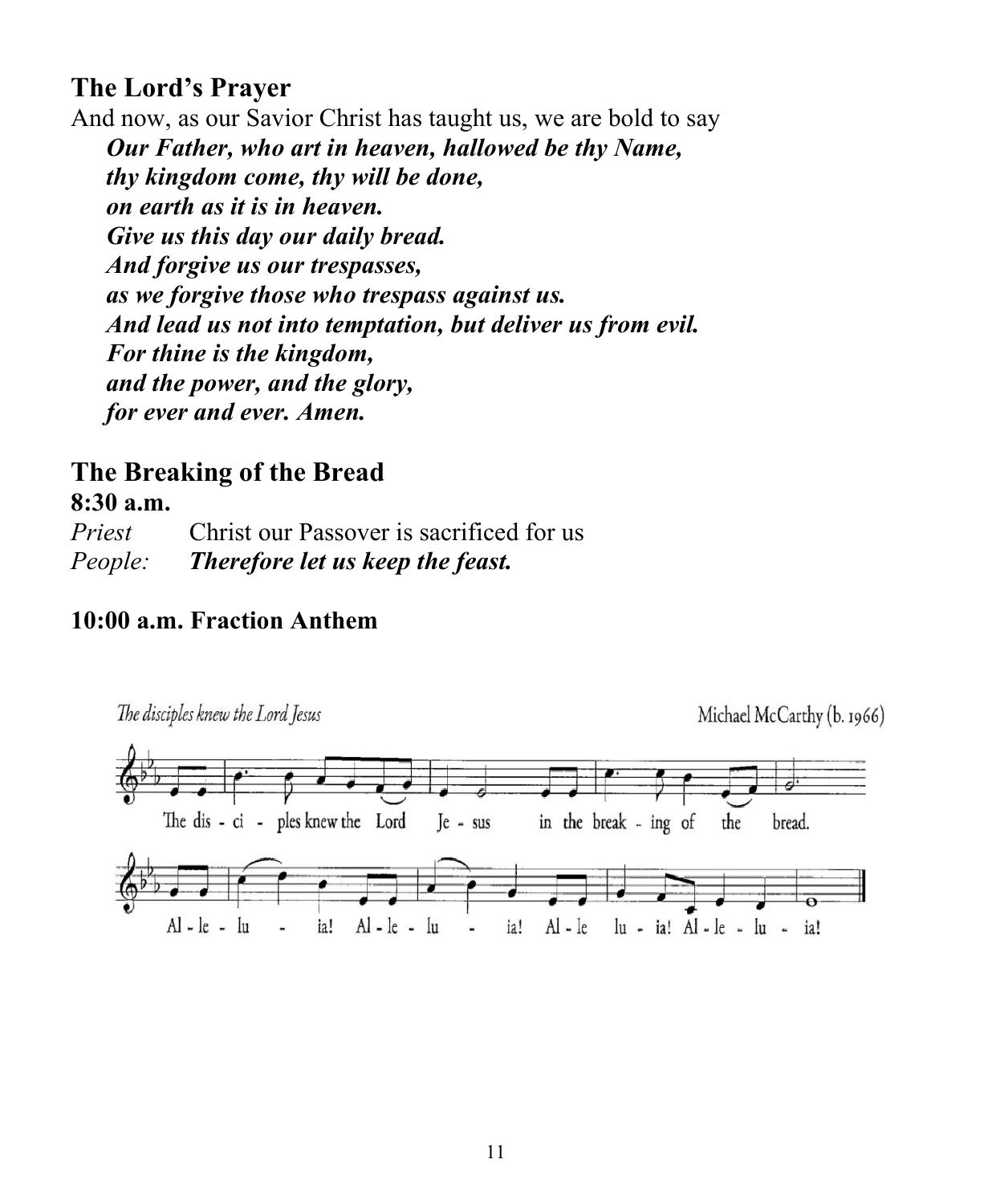### **Ministration of Communion**

*Priest* The Gifts of God for the People of God.

*All are welcome to receive Communion.*

*This is the table, not of the Church, but of the Lord. Come, you who have much faith and you who have little, you who have been here often and you who have not been here long, you who have tried to follow and you who have failed. Come, because it is the Lord who invites you. It is his will that those who want him can meet him here.*

**Communion Music**

**Hymn 321** My God, Thy Table Now Is Spread *Rockingham*

# **Prayer of Thanksgiving**

*Priest* Let us pray. *All God of abundance, you have fed us with the bread of life and cup of salvation; you have united us with Christ and one another; and you have made us one with all your people in heaven and on earth. Now send us forth in the power of your Spirit, that we may proclaim your redeeming love to the world and continue forever in the risen life of Christ our Savior. Amen.*

# **The Blessing**

**Hymn 450** All Hail the Power of Jesus' Name*Coronation*

# **The Dismissal**

*Priest* Alleluia! Alleluia! Let us go forth into the world in witness to Christ's love.

*People Thanks be to God. Alleluia! Alleluia!*

**Postlude** *Please remain seated for the postlude.*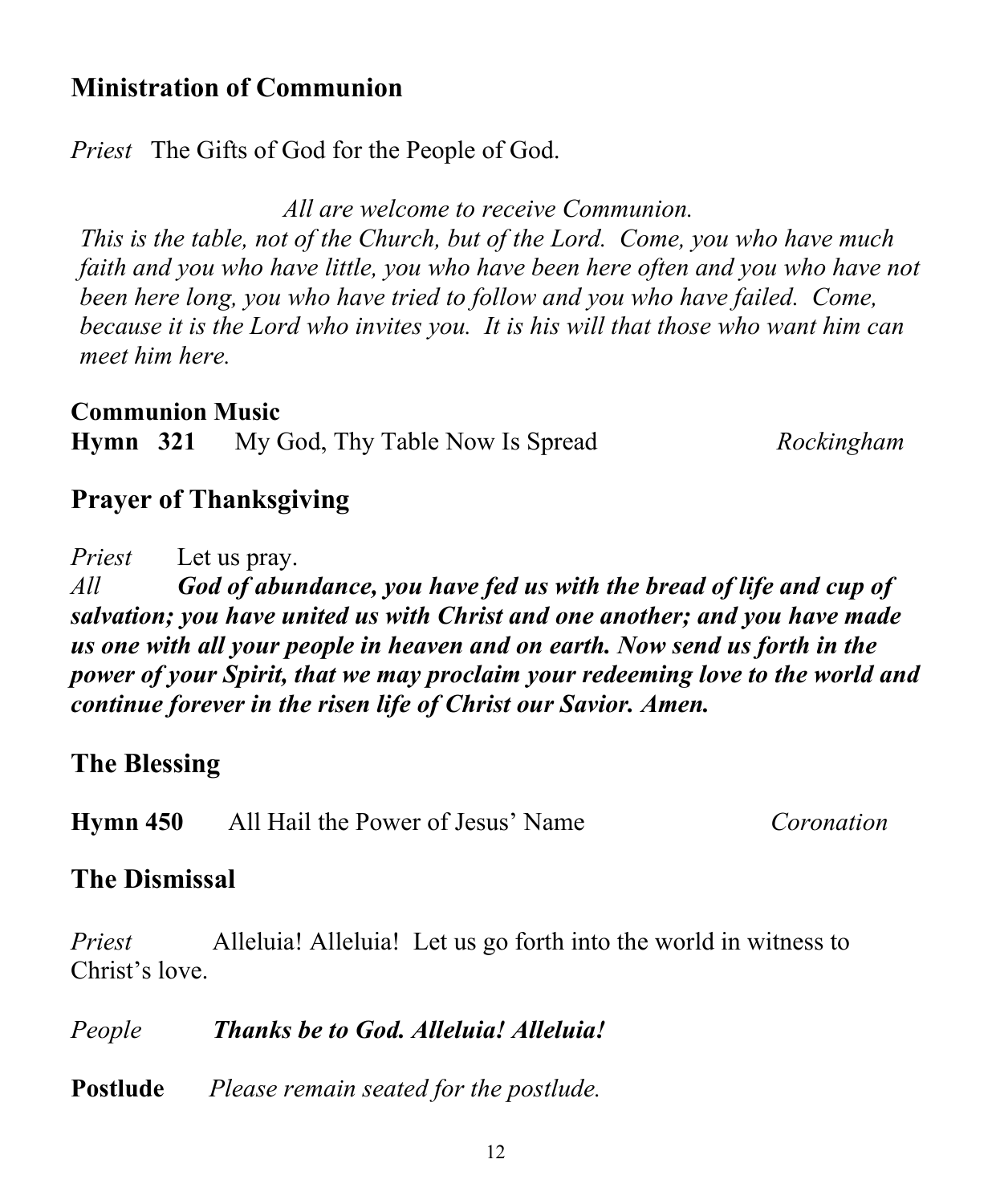# **PRAYER LIST**

Please keep the following in your daily prayers.

**Pray for our church:** For Justin, archbishop of Canterbury; for Michael, presiding bishop; DeDe, our bishop; Glenn, our priest. Pray for our Vestry.

**For Parishes in our Diocese:** We pray for the people of St. John's Episcopal Church in Oneida and their priest, the Rev. Nick Smith, and the people of the Episcopal Church of the Resurrection in Oswego and their priest, the Rev. Anne **Wichelns** 

**For our Companion Diocese of El Salvador:** We pray for the people of the seminarians and Postulants in the Salvadoran Diocesan Clergy Formation program.

**The Episcopal Church**: we pray for the people of Utah and their bishop-elect.

**In the Anglican Communion**: we pray for the people of the Church of South India and their prime bishop, the Most Rev. Dharmaraj Rasalam.

**Pray for those with special needs:** Ginny Nolan; Mary Lou Faust; Peter, , Nancy Campbell, Michelle, Jeremy & Kristen, Virginia Chatterton, Samantha & Mike McMullen, Berniece Georges, Kathy and Chucky, Lawrence, Milton Fortner, Rayleen, Patty Bloomer, Nelson Pereira, Michelle Dean, Carole Vanuga and Yuli Wexler.

**Pray for those with continuing needs:** Shawn Kaiser; Jessica, Nancy Pille; Jon Walz Koeppel; Heavenly,

**Pray for those celebrating birthdays this week:** We pray for those who are celebrating birthdays this week: Diana Robertson, Linda Shumaker, and Fritz Huff. We also pray for Charles and Sue Carpenter and Gary and Jan Meuhlbauer who are celebrating their anniversary this week.

**Pray for all who govern:** Joe, our president; Kathy, our governor; Jason, our county executive and Jared, our mayor.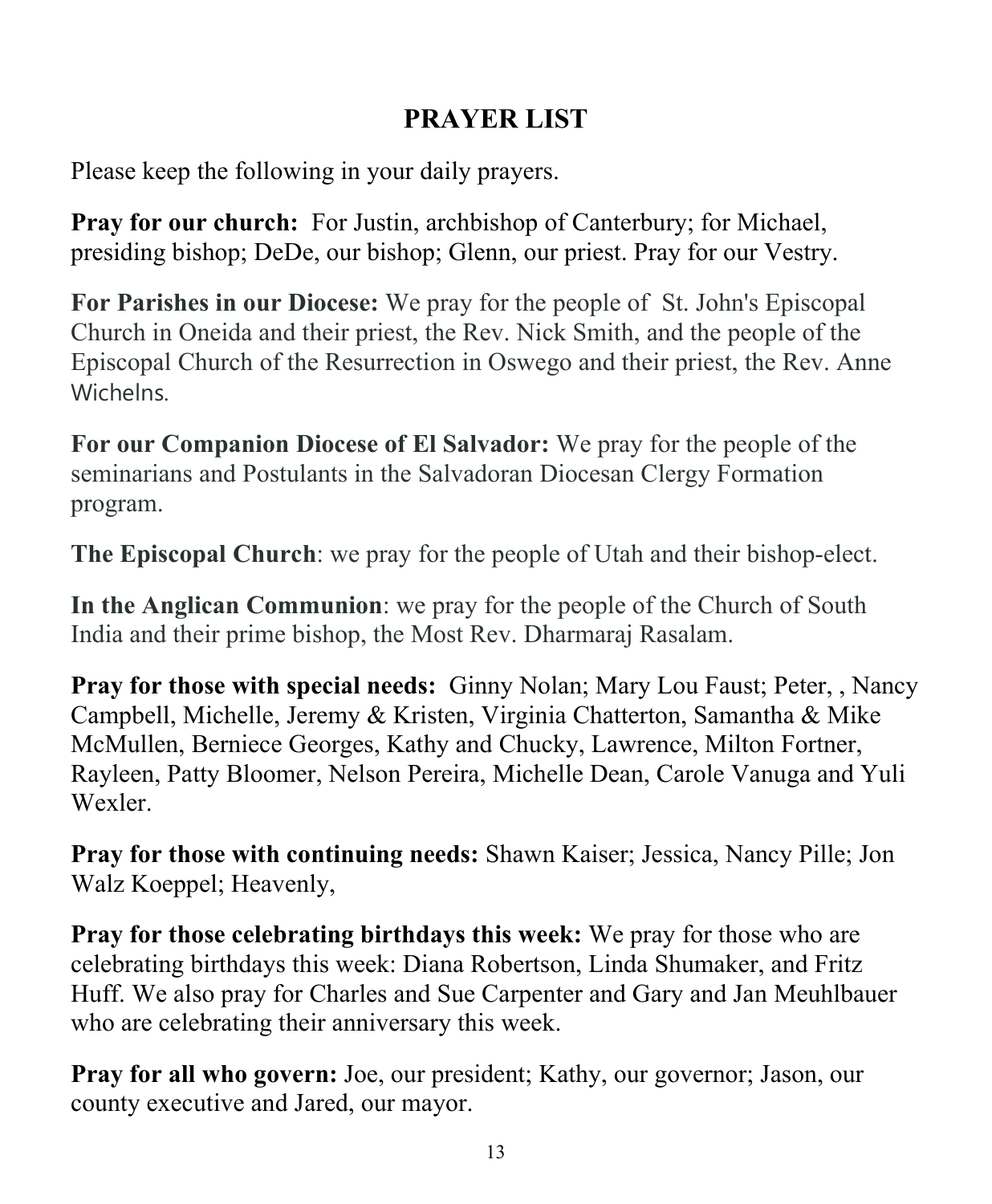**Pray for members, loved ones, and their families in the military:** Kurt Albaugh, Laura & Nick Carter, Darlene Croston, Colin Davis, Wendy Finley, David Komar, Joshua Loch, Marshall Cohen, Ben Sherwood Evans and Seth Thomas.

**Pray for those who have died.** William Bennett**,** David K. Patterson Jr., The Rev. Sidney H. Cooke, Rev. W. Henry Platt, Rev. James H. LaRoche, Rev. Randolph B. Hegeman, Rev. Wilson E. Tanner, Rev. Percy F. Rex, Rev W. Paul Thompson, Rev H. Arthur Doersam.

# **ANNOUNCEMENTS**

**LIVE STREAM:** *Sunday May 29, 2022 at 10 a.m.* 

*YouTube: [bit.ly/trinitybinghamton](https://www.youtube.com/c/TrinityMemorialEpiscopalChurch)*

**Trinity Forums are back!** *In-person Forums are held at 11:30 in the Common Room and on TrinityZoom.org*

• *No Forum this week due to holiday weekend. Join us next Sunday June 5<sup>th</sup> for* Potters Hands. Deborah Kuehner, Executive Director and Founder: ""Winning the Fight Against Sex Trafficking One Life at a Time.

# **Calendar**

| 8:30 Contemplative Eucharist                 |
|----------------------------------------------|
| 10am Holy Eucharist with Choir               |
| 11:30am Canteen Lunch at the gym door        |
| 5:30 Summer Savoyards - Music Rehearsal Room |
| 5:30 Summer Savoyards - Music Rehearsal Room |
| 5:30 Summer Sayoyards - Music Rehearsal Room |
| $7:00$ pm Pickleball – Gym                   |
| 5:30pm Summer Savoyards - Rehearsal Room     |
| 9:00am Starting from the Bottom              |
|                                              |